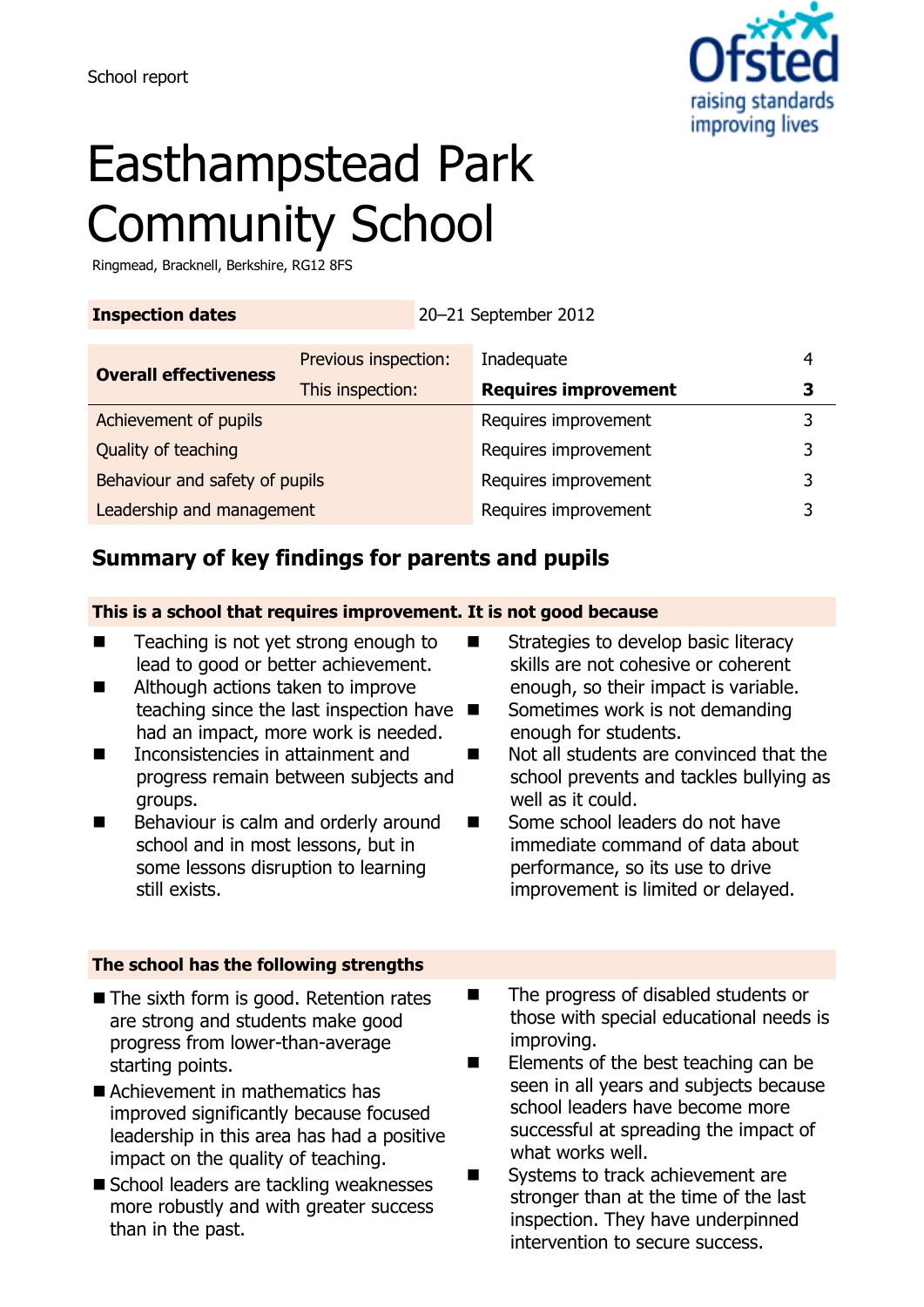### **Information about this inspection**

- The inspection team observed 37 part lessons, eight jointly with senior staff. They also undertook learning walks focusing on the quality of marking, behaviour and the sixth form, again partly accompanied by senior staff.
- Inspectors held meetings with staff, students, parents and carers, representatives of the governing body and of the local authority. They also held a telephone discussion with leaders of college provision attended by students.
- The inspection team scrutinised school documentation including self-evaluation, improvement planning and the governing body minutes.
- Inspectors took account of the views of 43 parents and carers who had responded to the online questionnaire, Parent View, by the end of the inspection and 55 staff who returned inspection questionnaires.

### **Inspection team**

| Her Majesty's Inspector     |
|-----------------------------|
| <b>Additional inspector</b> |
| <b>Additional inspector</b> |
| <b>Additional inspector</b> |
|                             |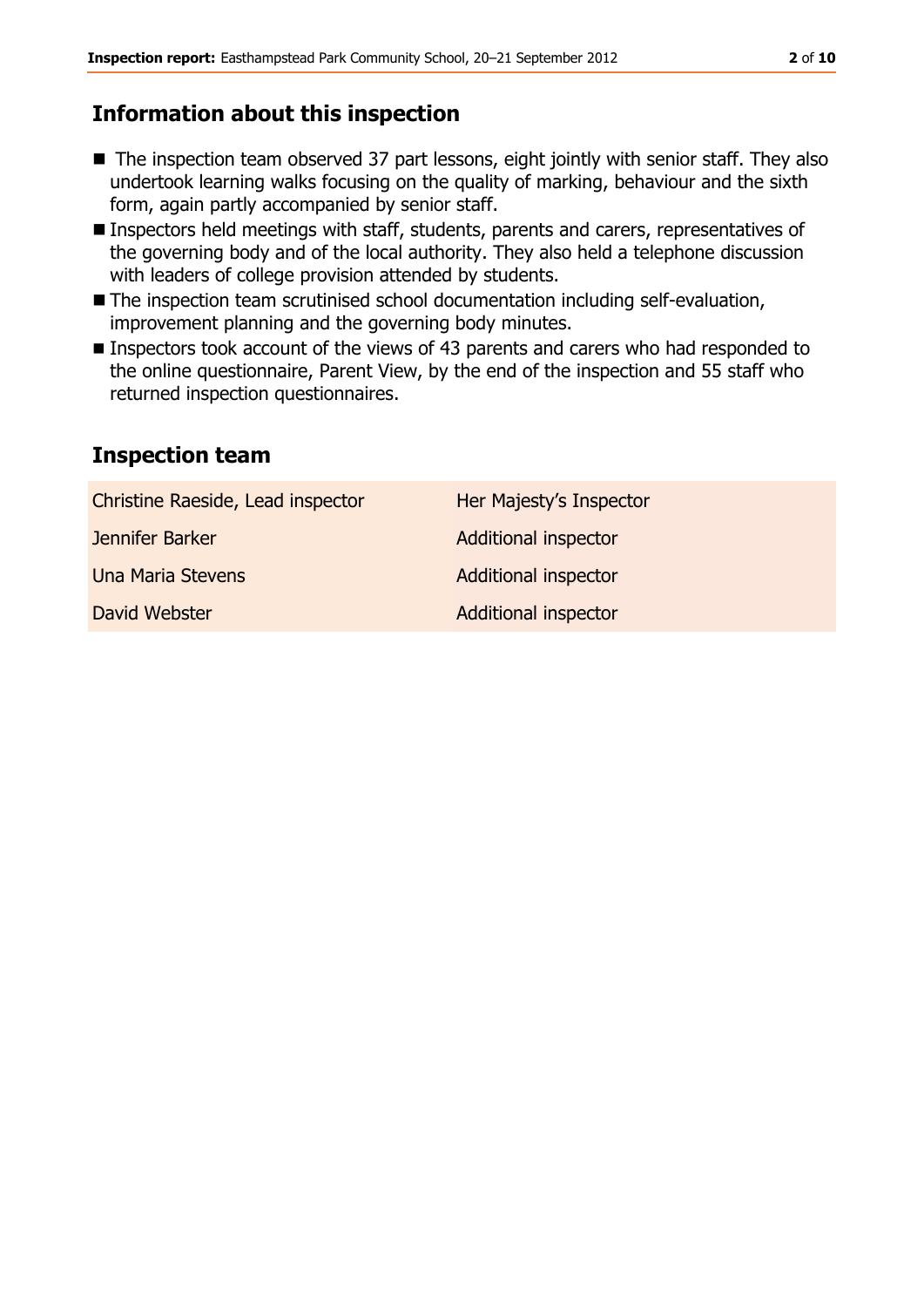# **Full report**

In accordance with section 13 (5) of the Education Act 2005, Her Majesty's Chief Inspector is of the opinion that the school no longer requires significant improvement.

# **Information about this school**

- Easthampstead Park Community school is a smaller-than-average secondary school, with a specialism in sport.
- The proportion of students supported through school action is broadly average, at around 13%.
- A slightly higher-than-average proportion of students, about 10%, are supported at school action plus or have a statement of special educational needs.
- About three quarters of students are White British; the remaining 25% are from a range of minority ethnic backgrounds; a small proportion speak English as an additional language.
- The proportion of students known to be eligible for the pupil premium (extra money provided to schools by the government) is lower than average.
- Some students in Years 10 and 11 attend courses at Bracknell and Wokingham College.
- The school meets the current government floor standards, which set the minimum expectations for students' attainment and progress.

# **What does the school need to do to improve further?**

- Improve the quality of teaching so that achievement is at least good in all subject areas by ensuring that teachers:
	- match tasks and activities consistently well to students' starting points and learning needs, including strategies designed to develop reading and writing skills
	- increase their expectations of students' capabilities and work rate throughout lessons, so that the pace of learning is brisk
	- develop students' ability to articulate their learning, both orally and in writing, through skilled and targeted questioning and through regular, high-quality written feedback
	- make links between assessment criteria and learning activities explicit, so that students can see exactly how to take the next steps in their learning
	- work in partnership with parents and carers to ensure that homework is appropriately challenging and promotes independent study
	- are able to manage classroom behaviour consistently well, so that any  $\qquad \qquad$ remaining disruption to learning is eradicated.
- Rigorously monitor and evaluate the school's strategies to tackle and prevent all forms of bullying, including through wider consultation with students, so that all students, their parents and carers are entirely confident that any issues will be resolved effectively.
- Coordinate the development of literacy skills into a robust and coherent strategy across all year groups and subjects.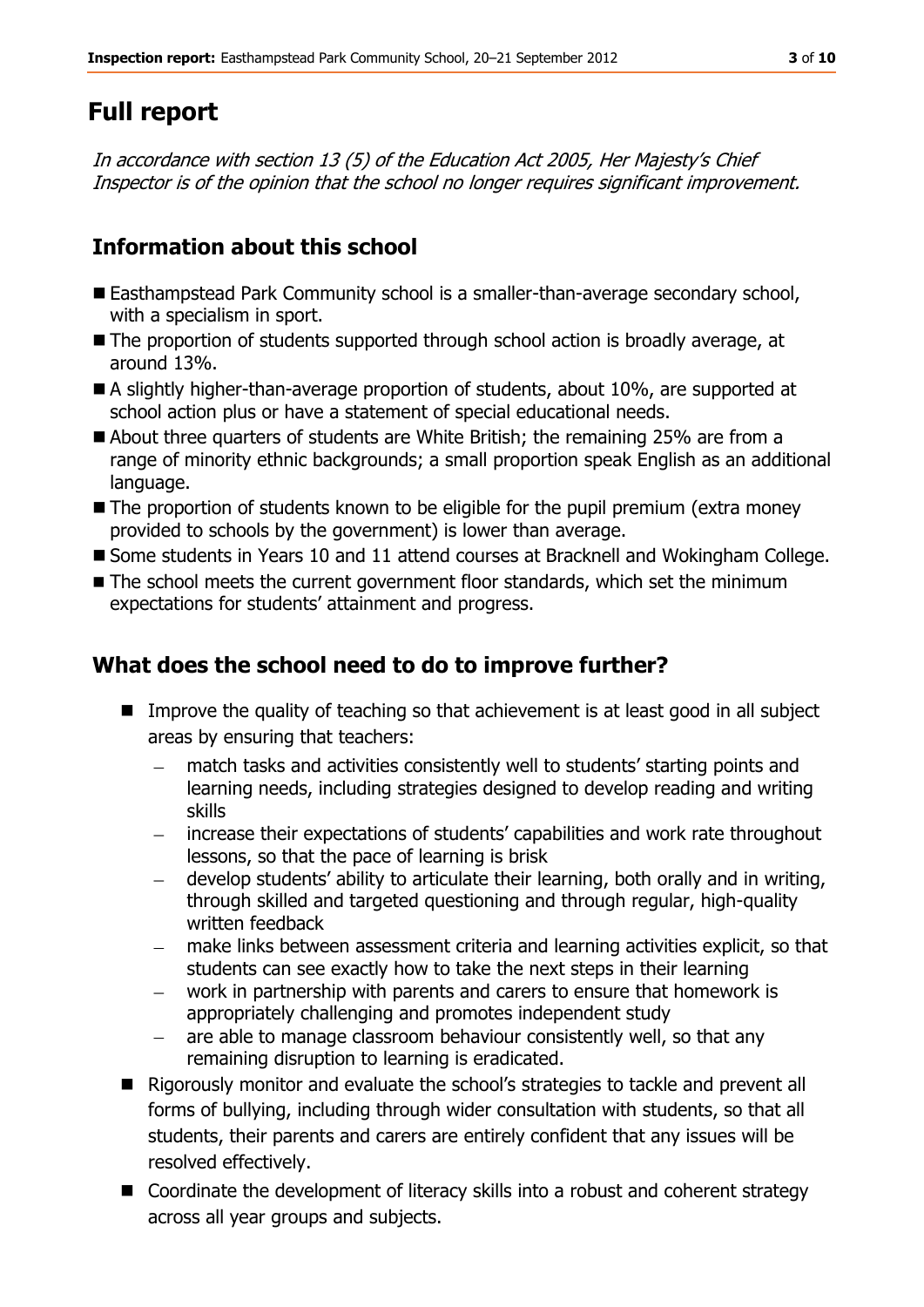■ Ensure that leaders at all levels are equally well focused on the analysis of performance, so that they make a consistently strong contribution to improving the quality of teaching and raising levels of achievement.

# **Inspection judgements**

#### **The achievement of pupils requires improvement**

- Students' attainment in GCSE examinations is below that of their peers nationally but has been rising in line with national averages over time. In 2012, results in mathematics improved considerably and were close to average but English results dipped. Consequently, the proportion of students attaining five or more GCSEs at grade C or higher, including in English and mathematics, at 45%, did not maintain the level of improvement seen each year since the previous inspection. Overall GCSE performance, without the inclusion of English and mathematics rose in 2012 to its highest ever level.
- Achievement in lessons is variable. It is consistently good in sixth form lessons. In lower years, there is evidence of good and outstanding achievement but it is less consistent because the quality of teaching is more variable.
- In English the proportion of students making the expected progress, which has been broadly average over time, dipped in 2012, especially for middle-ability students. Conversely, in mathematics the proportion making expected progress increased from all starting points, reversing previously low achievement.
- Students known to be eligible for support from the pupil premium have in the past achieved less well than their peers but this is changing. In Year 8, for example, progress measures for this cohort outstrip those for non-eligible students.
- The achievement of disabled students and those who have special educational needs is improving as a result of stronger leadership and more effective targeted provision in lessons. Teaching assistants are having a positive impact by supporting learning without allowing students to become over reliant on their help.
- A range of strategies supports the development of literacy skills, which are low on entry to the school. Specific programmes are showing some gains, for example, in raising the reading ages of a significant proportion of students in Year 7. There is some good evidence in individual lessons of teachers tackling literacy development, for example, through structured pair and group talk and targeted questioning. However, the whole school strategy is not clear enough.

### **The quality of teaching requires improvement**

- The impact of strategies to develop teachers' skills and make lessons more interactive, engaging and stimulating can clearly be seen in the best lessons.
- Relationships between students and teachers are often highly positive. In the best lessons this combines with sustained challenge to make learning businesslike and productive. Sometimes, however, what is perceived as a positive ethos is in reality a relaxation of pace and momentum, so progress slows.
- There are excellent examples of targeted and probing questioning but still too many that is open to all or too accepting of basic level responses.
- Good and outstanding teaching makes a significant contribution towards the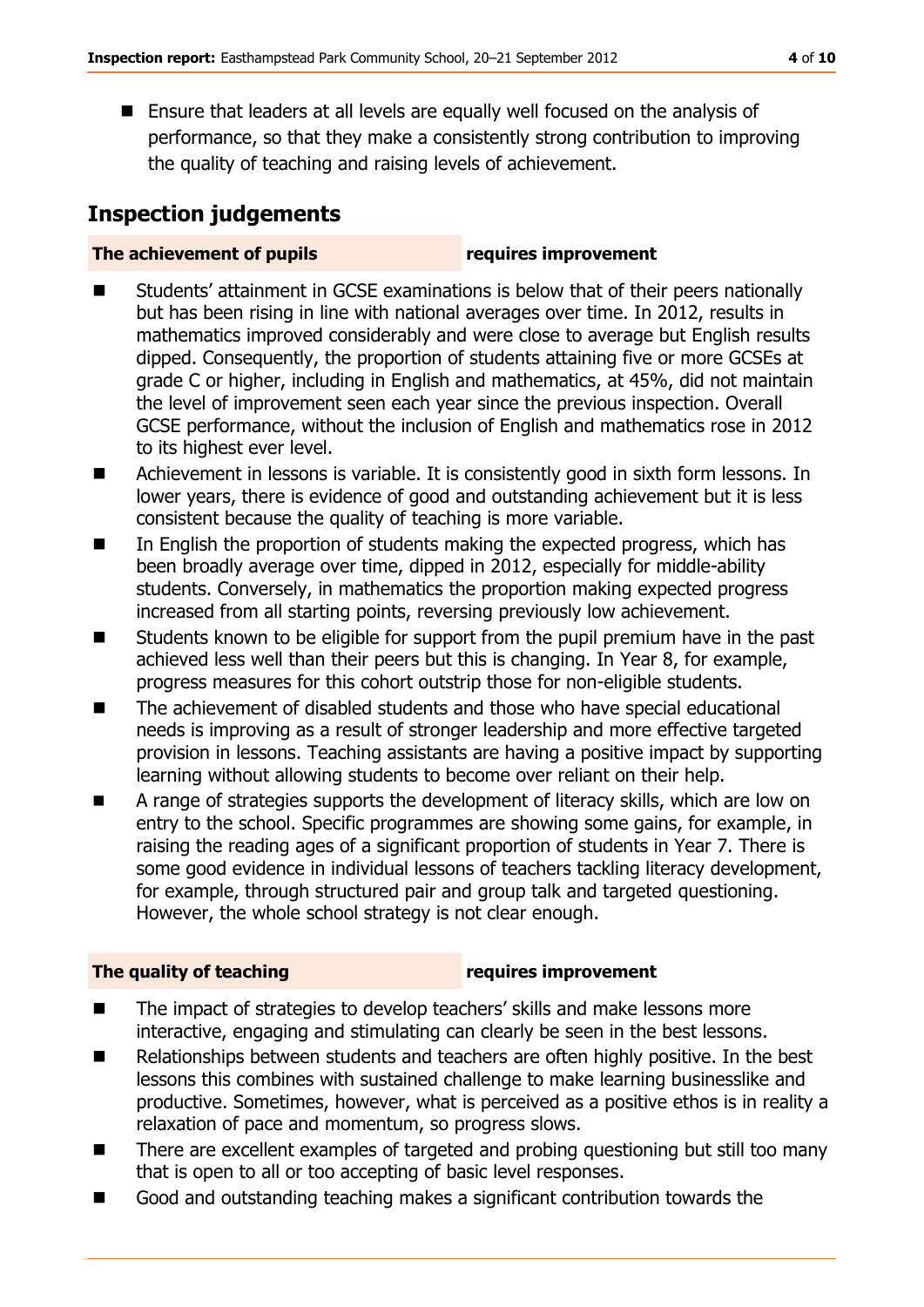development of students' basic literacy skills; by planning for effective oral communication; by modelling and supporting the writing process; and by attending to technical aspects of written English through marking and feedback.

- Where teaching requires improvement it is often because teachers' planning does not take full account of students' starting points, so tasks are not well matched to their needs. For example, students in an English lesson were enthused by visual images and a topic which allowed for creative responses. However, for some their writing did not extend much beyond their 'Level 4' starting points because they did not have a clear enough understanding of what 'Level 5' would look like.
- Teachers understand the potential impact of assessment information in helping students make good progress. The best use of the school's 'podium' marking and target-setting strategy gives specific developmental and encouraging information to students about how to improve. It requires improvement, however, where it is simply affirmative, attends only to surface features, or repeats criticism of unresolved errors.
- There is some good use of assessment criteria or examination requirements to support students in challenging themselves to make progress independently. In a mathematics lesson, students were able to give specific examples of what they needed to do to get to the next level. No two were the same. They explained that they could do this with certainty because they had benefited from helpful marking, baseline assessment and a personal tracker to monitor their own progress.
- In lessons where assessment criteria is taught discretely, for too long or without a model, their impact is lost because the link between the expected outcome and the task blurs.
- Homework is too variable in quantity and quality. Planners are not well used and the opportunity to enable parents and carers to support their child's learning is too often lost.
- In better lessons, teachers promote reflection effectively. In an English lesson, students empathised instantly with a writer about what it felt like to acquire a new language. Their learning was deeper and stronger because the teacher used her own bilingualism to demonstrate how it felt not to understand.
- $\blacksquare$  In the sixth form, teaching is good because the best elements of teaching seen elsewhere combine more consistently: high expectations, skilful questioning, and opportunities to develop independence are widespread and linked to good-quality feedback arising from effective tracking systems.

#### **The behaviour and safety of pupils requires improvement**

- Since the last inspection, senior leaders have tackled instances of poor behaviour in lessons or around school and their concerted and consistent approach has brought about significant improvement.
- Exclusions, including internal sanctions, have risen as a result of more consistent application of school policy. School leaders keep a close analysis of emerging patterns and are aware of the need to ensure that this is used to reduce exclusion in the longer term.
- Students say that interruptions to their learning are rarer than in the past but do still exist. Parents and carers, along with school staff, are generally positive about behaviour but also indicated through inspection questionnaires that it requires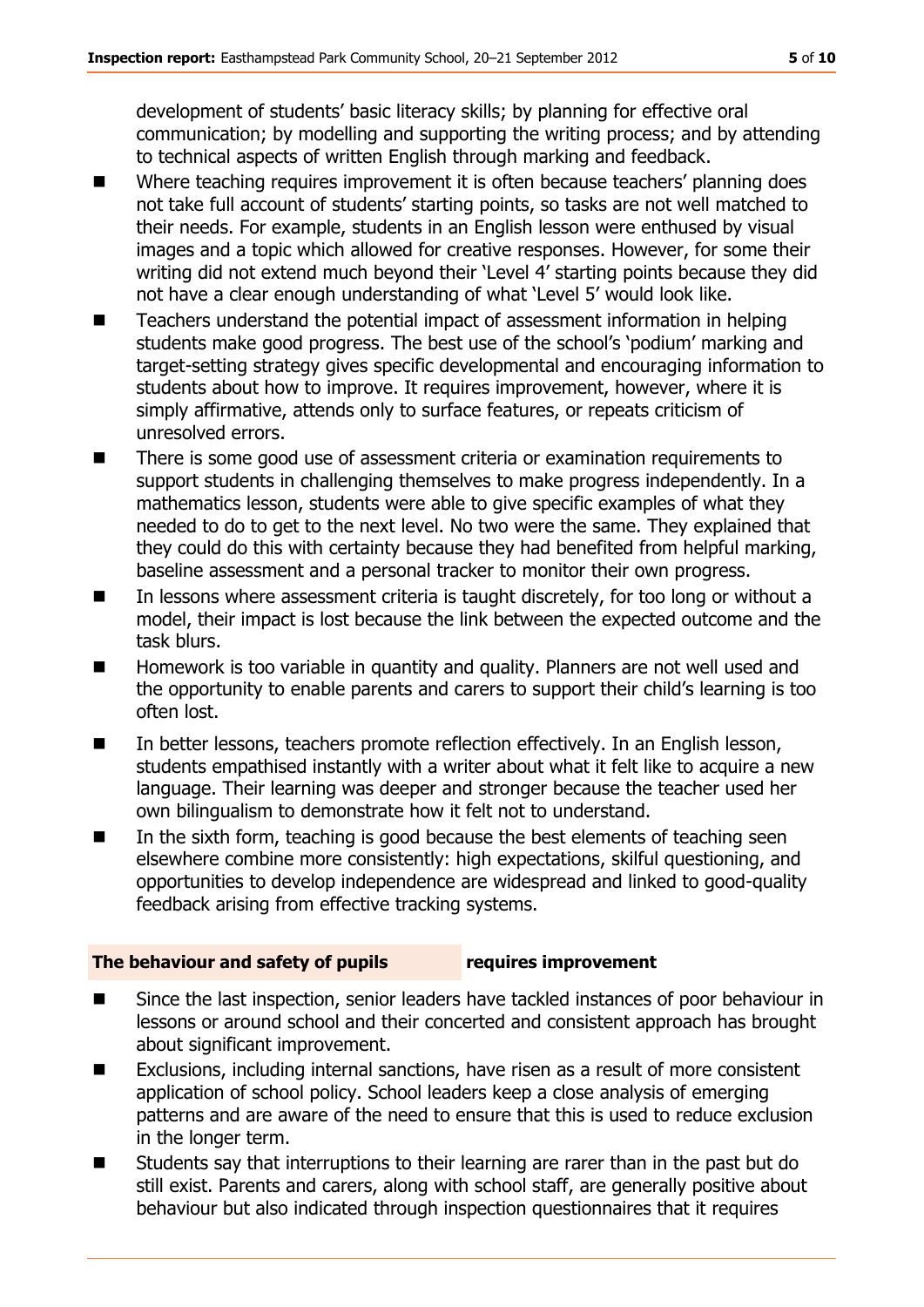further improvement to be consistently good.

- Students' understanding and perceptions of bullying are variable; most are confident that the school will deal quickly and effectively with any issues but this confidence is not universal. They report tolerance of 'banter' which could potentially be damaging and want teachers to be universally and consistently intolerant of this.
- While the majority of parents and carers agreed that the school's stance on bullying is effective, some do not know. Others took the trouble to approach or write to the inspection team to praise the school for what they saw as excellent transition from primary to secondary school and for the outstanding support of the peer mentoring programme.
- The school is rightly proud of its 'Pride and Respect' agenda, instigated through collaboration between students and school leaders, including governors. It has repeatedly received awards for its anti-bullying work, such as the 'Diana Award'.
- Despite some considerable strengths in this area, inspectors agree with students who felt that the impact is not wide and deep enough as long as some students still express a lack of confidence about how bullying is tackled and prevented on a dayto-day basis.
- Attendance is now broadly average and improving, with persistent absence below average and dropping. School leaders monitor absence by groups, although its analysis is not always sharp enough. Attendance in the sixth form is high.

#### **The leadership and management requires improvement**

- Senior leaders, governors and the local authority share a realistic view of the school's performance. They have brought about some significant improvements since the last inspection, such as in provision for disabled students and those who have special educational needs and achievement in mathematics.
- The headteacher has effectively built trust and confidence during a period of turbulence and uncertainty, which has enabled senior leaders and the governing body to challenge underperformance and drive improvement in key areas.
- The establishment of good or better teaching is at the heart of school leaders' work. The management of performance, links to professional development and the routine monitoring of the quality of teaching have all strengthened. School leaders' evaluations of the quality of teaching in jointly observed lessons concurred with inspectors'.
- Leadership and management require improvement, however, because they have not yet succeeded in bringing about standards of achievement or teaching that are consistently and evenly good or better across the school.
- Middle leaders understand their accountability for improvement, although some feel constrained by the need to address wider aspects of learning, such as basic literacy, alongside their specialist curriculum.
- A range of strategies to accelerate the development of literacy skills has rightly been made a priority, although its impact is variable because it lacks coherence as a whole-school initiative.
- The curriculum is broad and balanced and meets statutory requirements. It has expanded to provide some alternative provision for older students, such as work-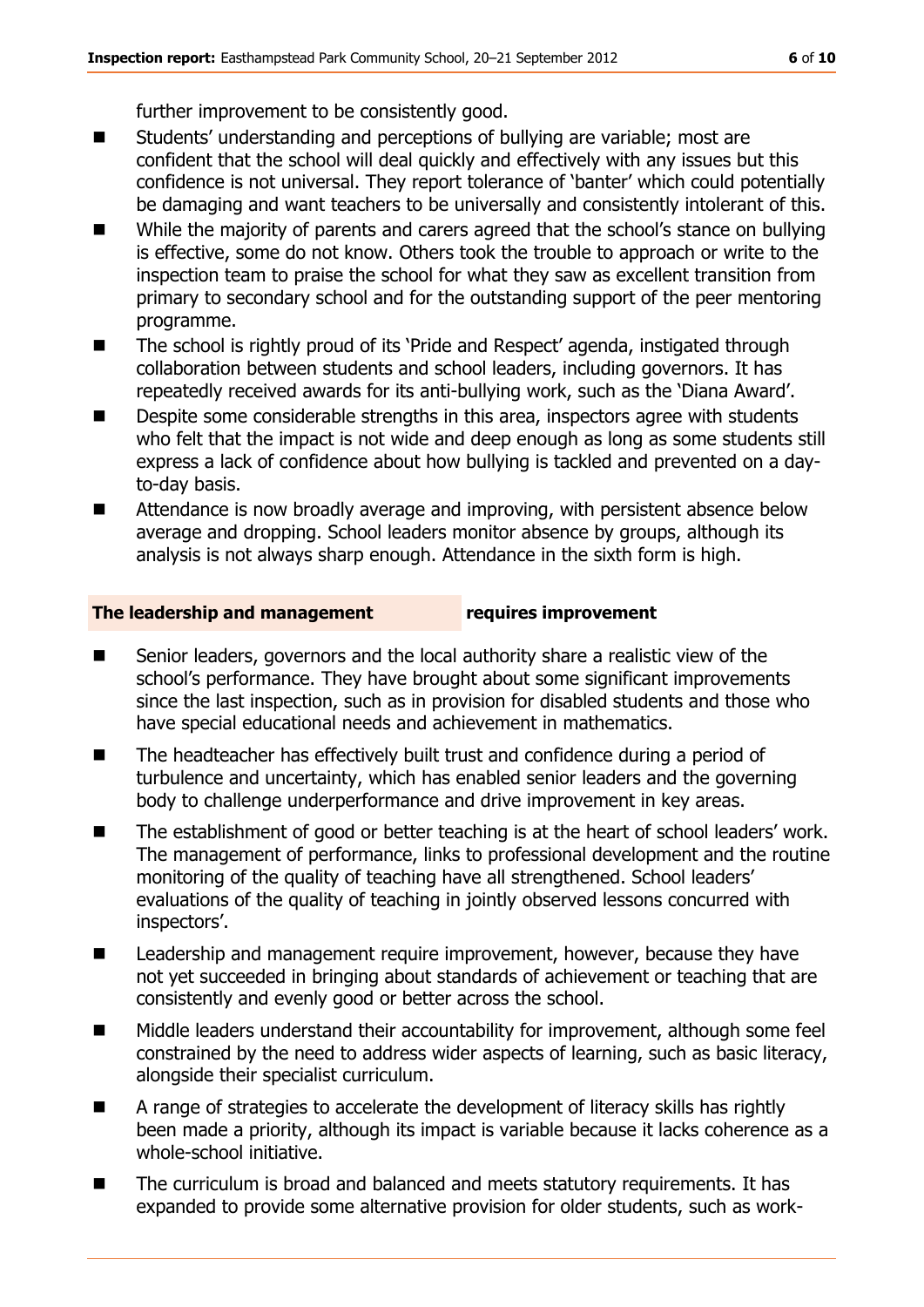related learning at the local further education college, or the 'Skill Force' initiative. In the sixth form, an appropriate balance of A, AS level and applied courses is promoting good achievement.

- The school's promotion of the moral, social, cultural and spiritual aspects of learning is widespread and enlivens the curriculum. A sixth form student has directed a play about the dangers of drink driving  $-$  'Too much punch for Judy'; the sports specialism has been used extensively to underpin the drive for improvement using the Olympic values or to frame assessment practice around 'podium' success.
- The local authority has provided effective support to the school in tackling areas of weakness and in developing a keener understanding of how to drive teaching and achievement forward. External reports from other partners have been robust and challenging. They are used increasingly well by senior leaders, including the governing body, to hold the school to account.
- Student achievement tracking and data analysis have continued to improve so that senior leaders are now well equipped to evaluate the school's performance and drive improvement, including the promotion of equal opportunities. There is still some variation in the alacrity with which this information is analysed and fed back into improvement planning.
- **Pupil premium is now more effectively targeted following initial budgetary** constraints. It supports intervention programmes and the work of a dedicated Pupil Premium Coordinator.
- The governance of the school:
	- presents sustained challenge to the headteacher and senior team and keeps fully abreast of strengths, weaknesses and developments, on a strict 'no surprises' basis
	- has managed the budget through a turbulent period including taking difficult  $\equiv$ decisions with regard to staffing, such that a tight savings plan is now on course to be met
	- meets statutory requirements, including those relating to safeguarding and the promotion of equalities.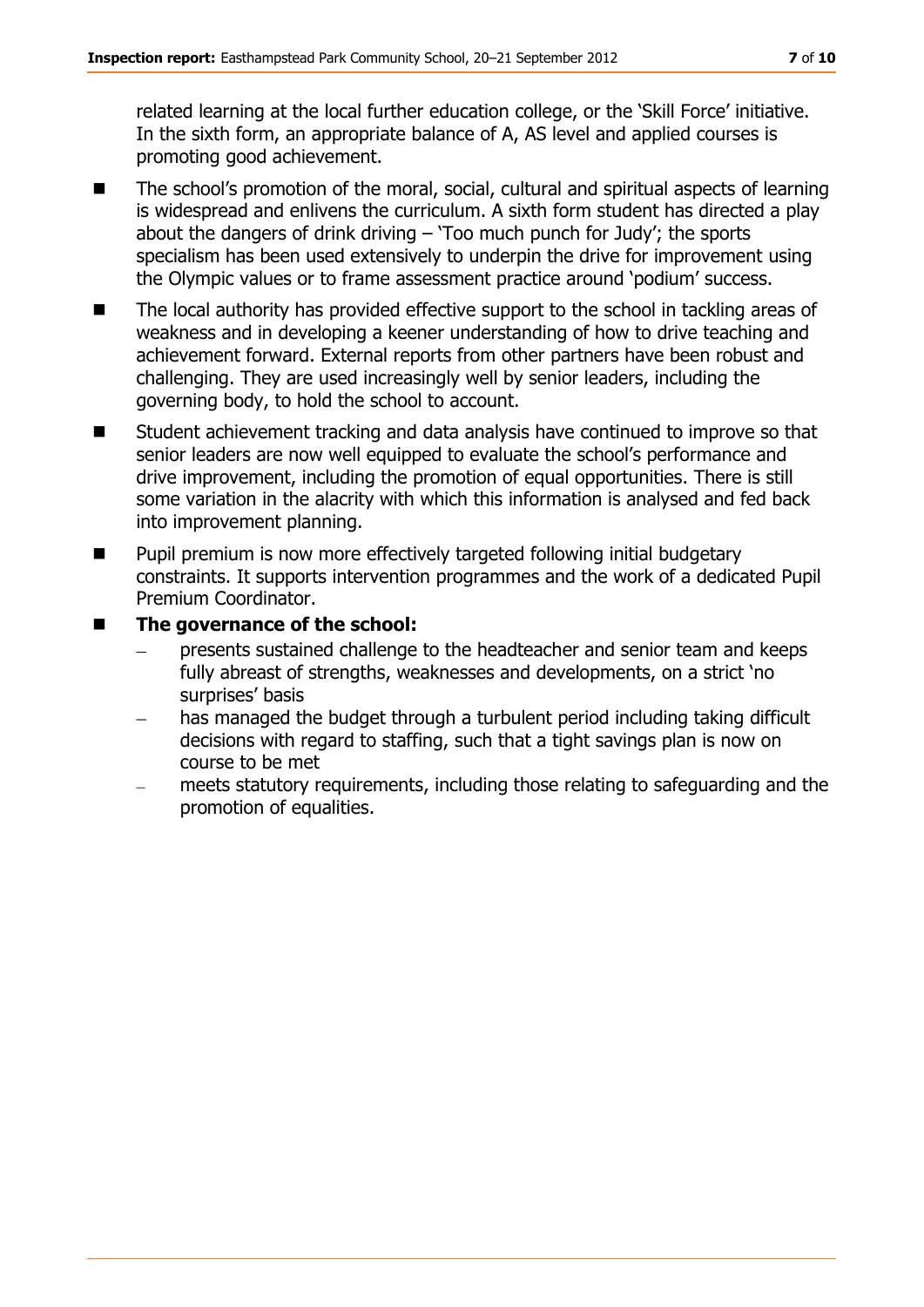# **What inspection judgements mean**

| <b>School</b> |                         |                                                                                                                                                                                                                                                                                                                                                                         |
|---------------|-------------------------|-------------------------------------------------------------------------------------------------------------------------------------------------------------------------------------------------------------------------------------------------------------------------------------------------------------------------------------------------------------------------|
| Grade         | <b>Judgement</b>        | <b>Description</b>                                                                                                                                                                                                                                                                                                                                                      |
| Grade 1       | Outstanding             | An outstanding school is highly effective in delivering outcomes<br>that provide exceptionally well for all its pupils' needs. This<br>ensures that pupils are very well equipped for the next stage of<br>their education, training or employment.                                                                                                                     |
| Grade 2       | Good                    | A good school is effective in delivering outcomes that provide<br>well for all its pupils' needs. Pupils are well prepared for the next<br>stage of their education, training or employment.                                                                                                                                                                            |
| Grade 3       | Requires<br>improvement | A school that requires improvement is not yet a good school, but it<br>is not inadequate. This school will receive a full inspection within<br>24 months from the date of this inspection.                                                                                                                                                                              |
| Grade 4       | Inadequate              | A school that has serious weaknesses is inadequate overall and<br>requires significant improvement but leadership and management<br>are judged to be Grade 3 or better. This school will receive<br>regular monitoring by Ofsted inspectors.                                                                                                                            |
|               |                         | A school that requires special measures is one where the school<br>is failing to give its pupils an acceptable standard of education<br>and the school's leaders, managers or governors have not<br>demonstrated that they have the capacity to secure the<br>necessary improvement in the school. This school will receive<br>regular monitoring by Ofsted inspectors. |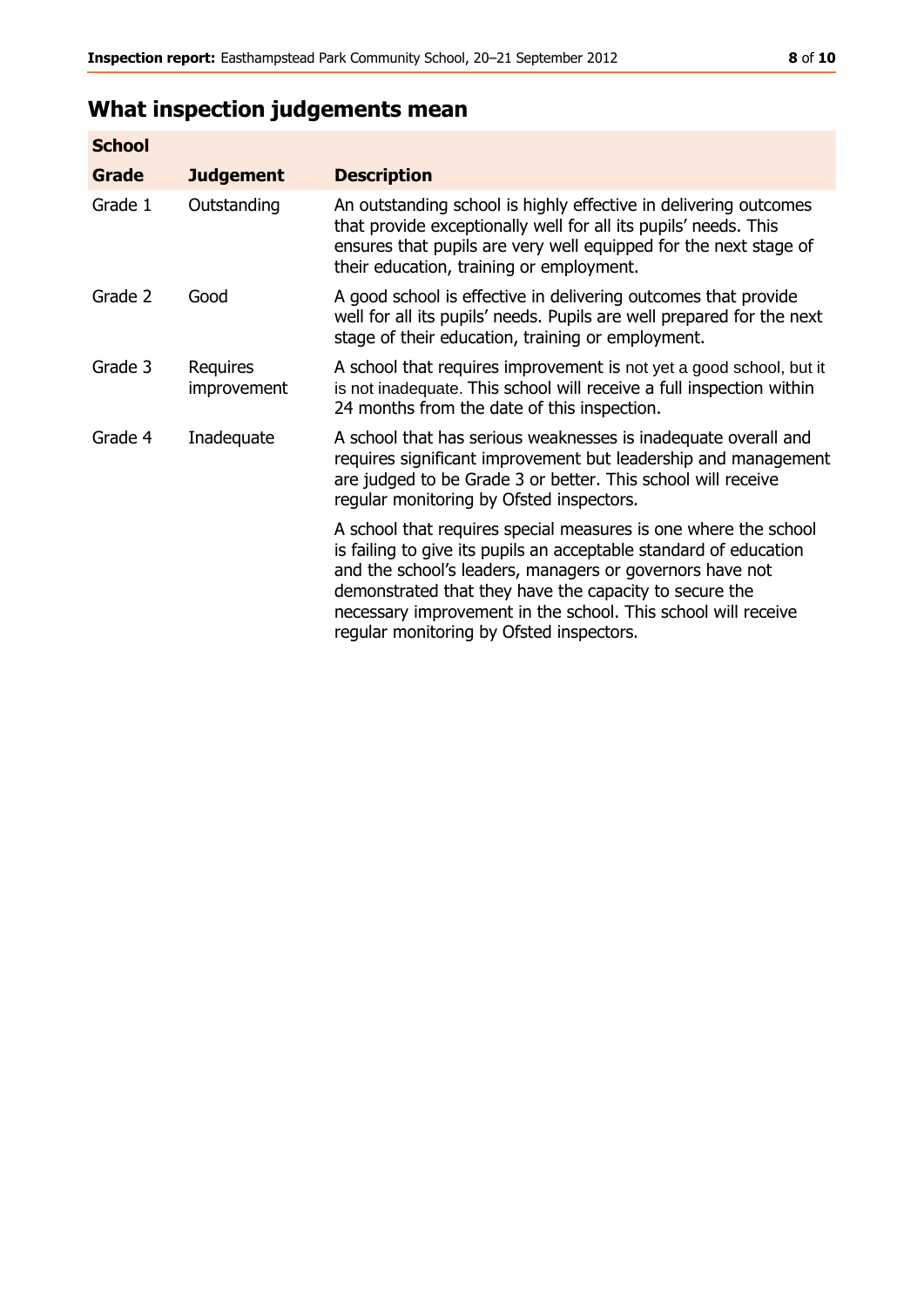### **School details**

| Unique reference number  | 110071                  |
|--------------------------|-------------------------|
| <b>Local authority</b>   | <b>Bracknell Forest</b> |
| <b>Inspection number</b> | 385851                  |

This inspection of the school was carried out under section 5 of the Education Act 2005.

| <b>Type of school</b>                      | Secondary           |
|--------------------------------------------|---------------------|
| <b>School category</b>                     | Community           |
| <b>Age range of pupils</b>                 | $11 - 18$           |
| <b>Gender of pupils</b>                    | Mixed               |
| Gender of pupils in the sixth form         | Mixed               |
| <b>Number of pupils on the school roll</b> | 900                 |
| Of which, number on roll in sixth form     | 144                 |
| <b>Appropriate authority</b>               | The governing body  |
| <b>Chair</b>                               | Bob Riddaway        |
| <b>Headteacher</b>                         | Gordon Cunningham   |
| Date of previous school inspection         | 8-9 June 2011       |
| <b>Telephone number</b>                    | 01344 304567        |
| <b>Fax number</b>                          | 01344 867862        |
| <b>Email address</b>                       | office@epschool.org |